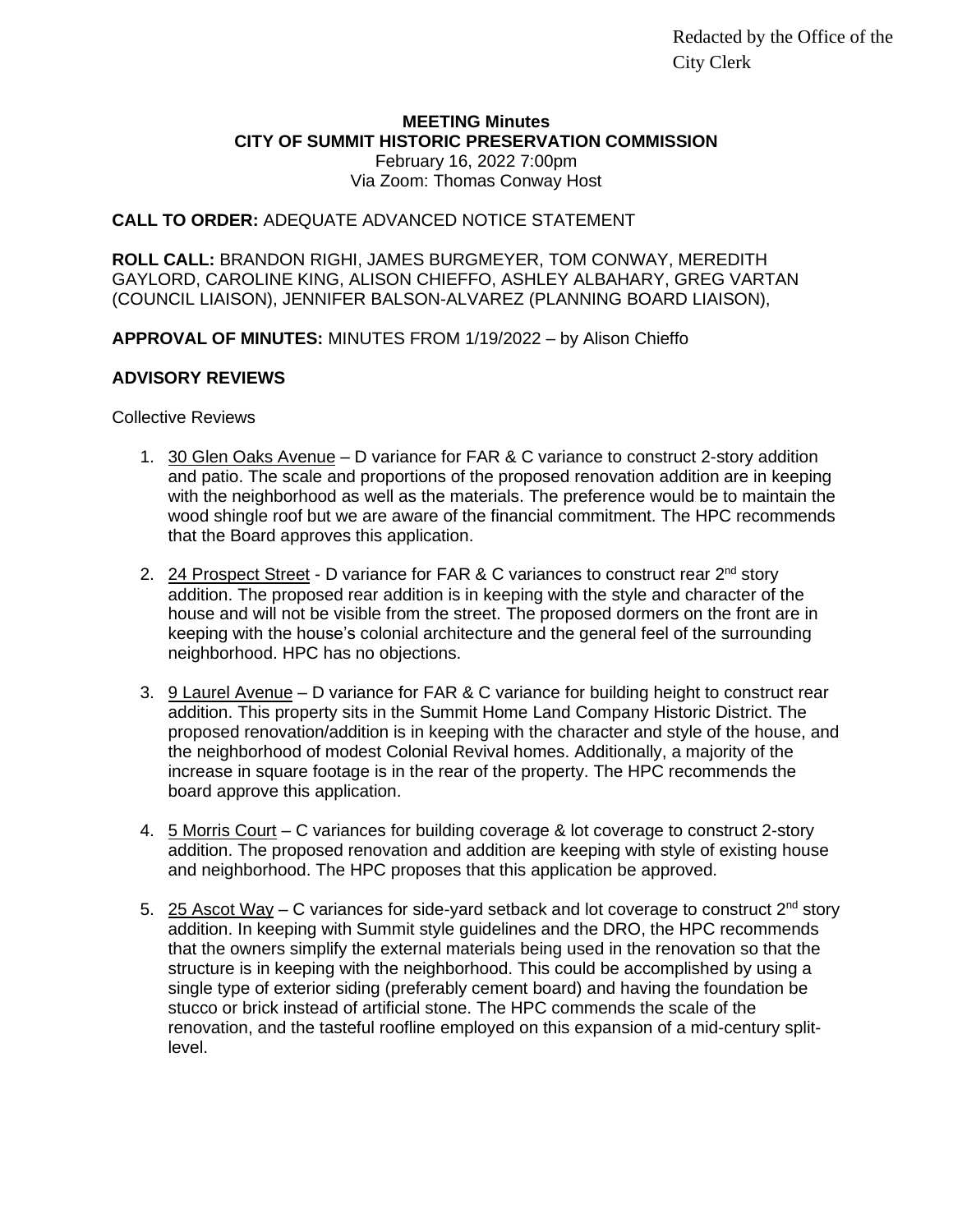- 6. 14 Winchester Road D variance for FAR & C variances to construct 1<sup>st</sup> and 2<sup>nd</sup> story additions. The HPC is concerned about this application. The proposed massing scale and style do not keep in line with the neighborhood. We recommend the application draw from the neighborhood homes for style and scale.
- 7. 22 Badeau Avenue D variance for FAR & C variance to construct rear addition & 2<sup>nd</sup> story addition. This 1925 Dutch colonial revival home is located on a street with a rich architectural heritage and is within the Northside Historic District. The side and rear additions mimic the architectural style of the house and the massing and scale are in keeping with the houses in the neighborhood. The exterior facade materials are not noted on the elevations. The commission requests that materials on the additions match the natural wood siding on the original house. The HPC takes no exception to this application.

## **NEW BUSINESS**

1. Liaison Updates & News:

Greg Vartan – City Council – Update on budget process, city working on a set of standards and guideline for parklets, Maple Street closure from Mar 15 - Nov 15. SDI bringing on consultant to explore possible programing for permanent closure. Broad St Redevelopment LOI unanimously approved.

Jennifer Alvarez – Planning Board – The City has signed agreement with consultant Barton Ross to review draft of historic ordinance. Consultant will present to Planning Board and give overview on historic ordinances and discuss historic ordinances in other towns in NJ.

2. Broad Street West Development (BSWD) Workshop - Five members of the HPC attended the BSWD workshop on February 9<sup>th</sup>. The commissioners that attended were alarmed and offended that the developers referenced the HPC making it appear that the HPC was in favor of this project as proposed thus distributed misleading information to the general public. Previously on August 2, 2021 the HPC summited comments on the BSWD project to the City of Summit. None of the HPC's recommendations or concerns were reflected in this workshop presentations meeting.



The commissioners feel this project area is of